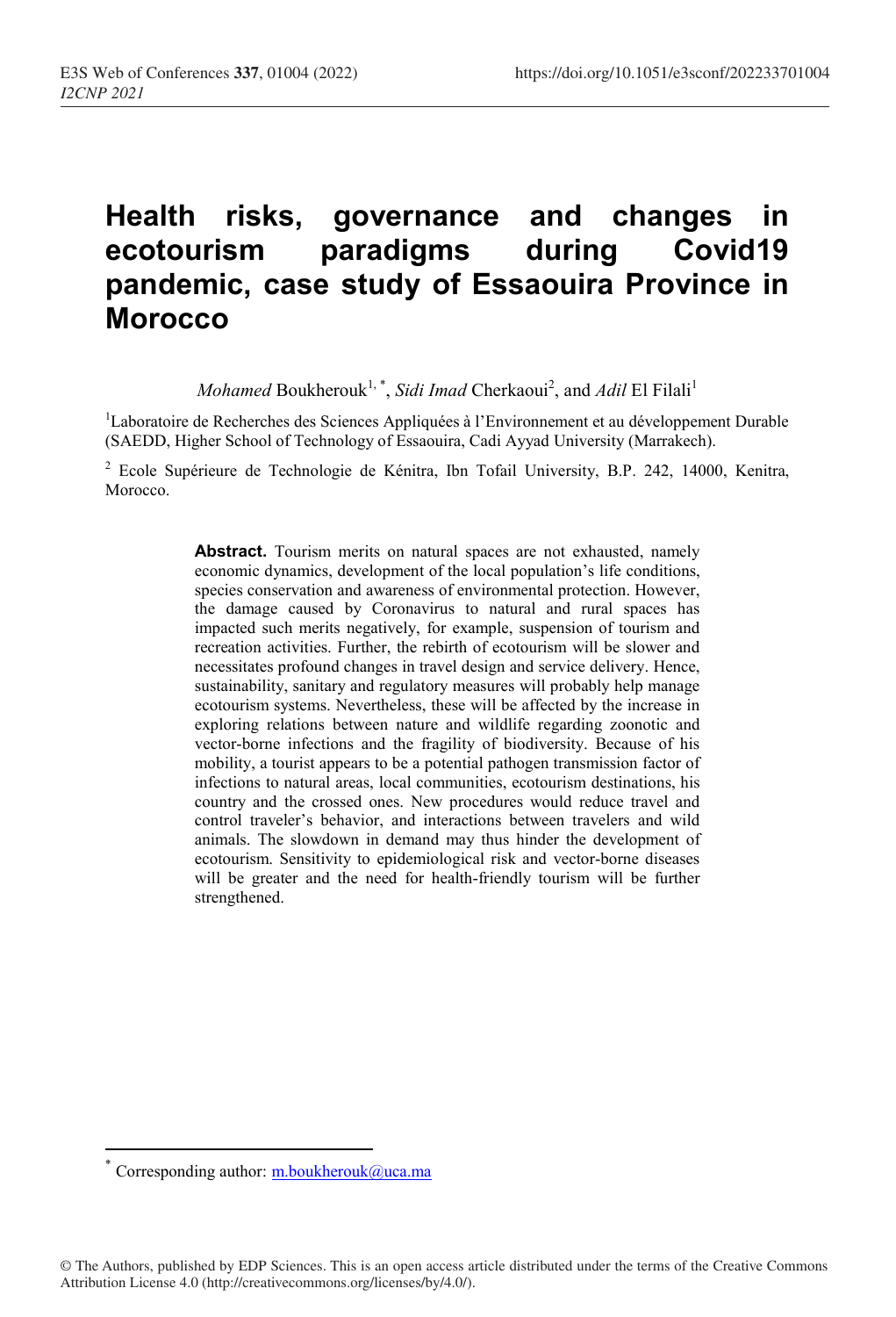## 1 Introduction

Covid19 rise is a moment of rupture [1, 2] in ecotourism as in the various sectors and aspects of human life. In addition to the global pandemic risk, more than a year of stoppage of the activity has profoundly affected the tourism system [3, 4] and transformed the way in which tourism products are consumed, and more particularly those based on interactions with nature. The latter turn out to be the most affected since they call into question the relationship between human and nature [5, 6, 7]. The bitter reality of the birth of the Coronavirus outbreak in bat and/or pangolin populations puts us face to face with the permanent risk of zoonosis and pushes the international community to rethink its relationship to nature, and particularly in ecotourism

In Morocco, ecotourism products were developed steadily from the 1990s. It took the form of hiking activities in the mountains, pre-Saharan areas and the hinterland of traditional tourist poles first (Marrakech, Agadir, and Fes). Then, it spread gradually in other niches developed in more fragile ecosystems such as natural parks and sites of biological and ecological interest. The economic benefits of this activity had limited the rural exodus, diversified the activity of the local population and helped in nature and ecosystems protection and conservations. This is the case of Essaouira. Listed as a Human heritage by UNESCO since 2001, the city has an Archipelago classified as a "RAMSAR" wetland and "Site of Biological and Ecological Interest: SIBE."This last is retained in 1996 within the framework of the Master Plan for the Protected Areas of Morocco, taking into account its rich flora, marine and terrestrial fauna [8]. The area benefits from a great interest in preservation thanks to several assets: coastal and island dune system, vast Argan and cedar forest, protected fauna (Eleonore Falcon) in addition to species, especially in transit since the city is located on the migration routes of birds (Passerines, waders, raptors...) [9,10]. In addition, there are many authentic villages where local life is based on traditional subsistence farming in small plots and breeding of goats and camels in the Argan woodland biosphere reserve [11].

Paralyzed by the Coronavirus pandemic, the ecotourism in Essaouira has been suffering for more than a year now from the absence of tourists and the cessation of activity. Certainly, the coronavirus acts as an element of rupture of the impetus that ecotourism has taken in the territory. The closure of borders, bans on movement within the country and the imposition of travel permits have dampened the desire for travel. Consequently, the actors plunged into a negative spiral and the ecosystems suffered from the cessation of money transfers for the preservation and conservation of species and environments.

If return to normal would seem difficult, given the current economic situation, the beginnings of the recovery will have to be done under the sign of the biosecurity risk for populations and species. Ecotourism should more than ever before take into account health considerations to meet the needs of Eco tourists without endangering the population and the environment. A health friendly approach to tourism is considered a crucial choice for which stakeholders are increasingly committed. The governance of the recovery is important to prepare for the post-covid.

This paper analyzes the new paradigms of ecotourism under the effect of rising health risks and biosecurity considerations. Through the case of the province of Essaouira, it highlights the multiple negative impacts on ecotourism, the ecotourism actors in the province and the governance model proposed for the revival. The results of a field survey make it possible to see how the new measures are applied and how the actors perceive them. It concludes to the difficulty of recovery in an ecotourism environment still under profound transformation and which will need to adapt to the biosecurity and health risk.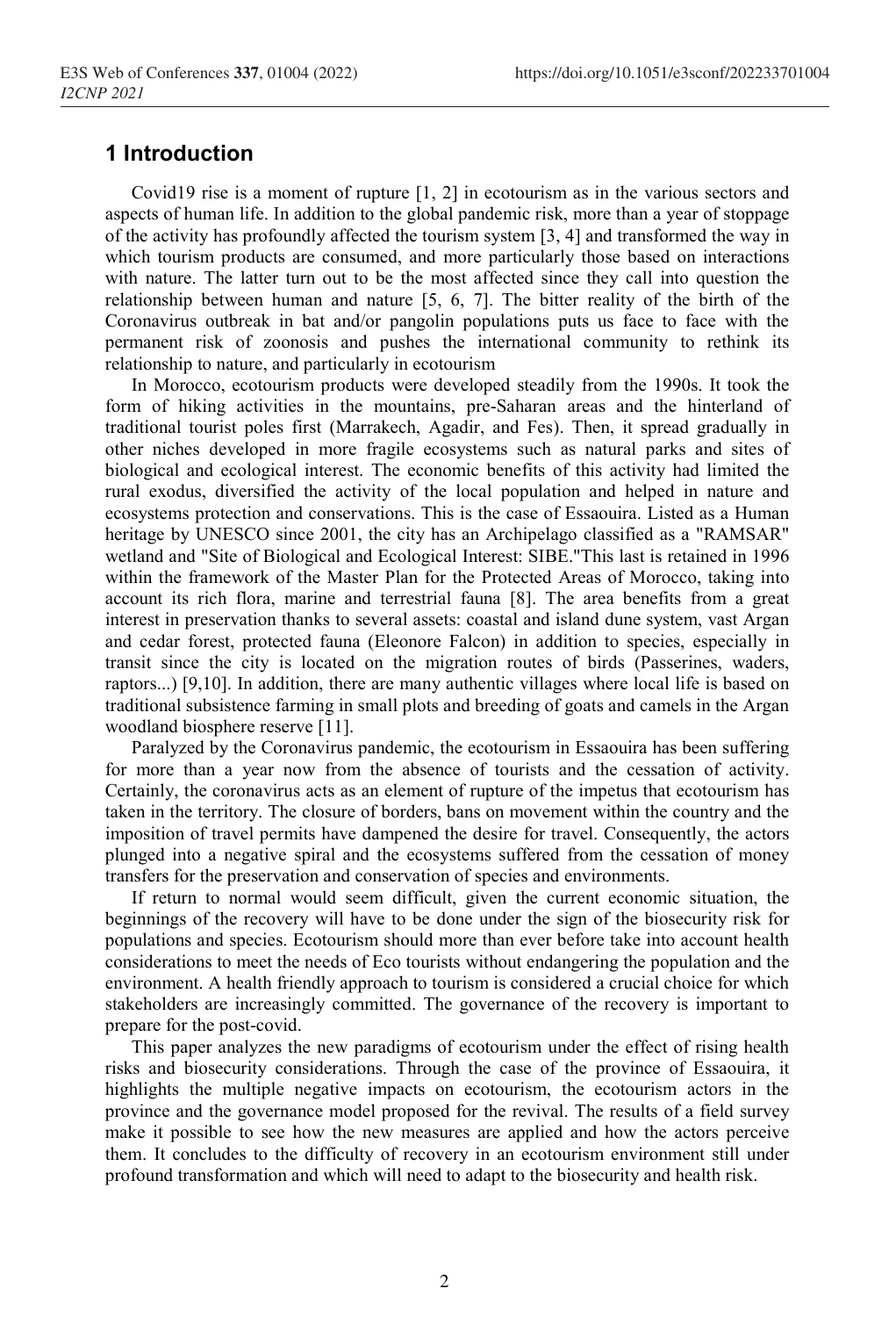#### 2 Methodology

This paper uses a global and systemic vision, combining the deductive and inductive approaches. It tries, through a methodology borrowed from sociology and geography, to suggest a framework of the reality of a tourist destination during the period of Covid19; namely from the beginning of the lockdown until the opening of the Moroccan borders. A review of literature of the concepts of ecotourism, the interplay between human and nature and biological risks were necessary. Then, a documentary study, especially of the grey literature, with an analysis of the data of the official organizations and publications of the Moroccan and international tourist institutions allowed to understand the situation of the territory in relation to the national and international contexts.

The empirical part is made of an analysis of the protocols and guidelines proposed by the Moroccan authorities and which operate a change in ecotourism. In addition a qualitative study on a sample of 30 ecotourism professionals from the province was conducted. This study aimed to assess the impact of the crisis and the perception of the actors of the opening period, after lockdown, as well as the post-Covid period. The questionnaire was drawn up in French and Arabic. The first part of the questionnaire collected data on gender, age, level of education. The second part focused on the Covid19 impact on travel and ecotourism in the studied area, the undertaken actions, and the changes in ecotourism system under the influence of the pandemic and the operator's perception of these changes.

#### 3 Literature review

The economic, social and ecological merits of ecotourism are legion both for territories [12, 13, 14] and natural environments [15, 16]. Based on the principles of sustainable development, it allows both the enhancement and the promotion of environments while aiming at the protection of the environment and its safeguard for future generations [17, 18].

The ecotourism orientation in Morocco was born from the commitment of the country, and the actors in the path of sustainable development, as it's the case in other developing countries [19]. The 2010 Vision, through the strategy of sustainable tourism boosted ecotourism in the country. Perceived, mainly as an opportunity for territories and fragile or marginal areas [20 21, and 22] literature has also developed extolling these different merits [23, and 24]. Moroccan researchers will tackle also the models, actors and sometimes criticize the risks of gentrification [25] and excessive levels of overtourism.

Literature on ecotourism and tourism, in general, has not overlooked the problems that can arise from the interaction of human with natural spaces and fauna. Indeed, Hall [26, 27] insists on the fact that tourism can be a vector of transmission and propagation of diseases, following the same reasoning of other authors which he quoted in his chapter book: ecotourism and biosecurity. He also provides a relevant analysis of the risks and mechanisms and strategies to counteract the biosecurity risks that can be amplified by the tourist activity [28, 29, 30, 32]. Of course, the interaction of humans and natural environments expose humanity to a large number of zoonosis and pandemic risks [31] like SARS [31, 33], H1N1 influenza [34, 35] and Ebola [36]. The question arose sharply putting the bio-security risk at the center of issues related to ecotourism [27].

The impacts of covid19 on tourism are not the only subject to have caught the attention of researchers. Several studies focused on post-Covid19 and changes that will occur in the future. As a moment of rupture [37] states try to respond to covid19 effects in an authoritarian manner [38, 39] while other think about its resilience capacity [40, 41].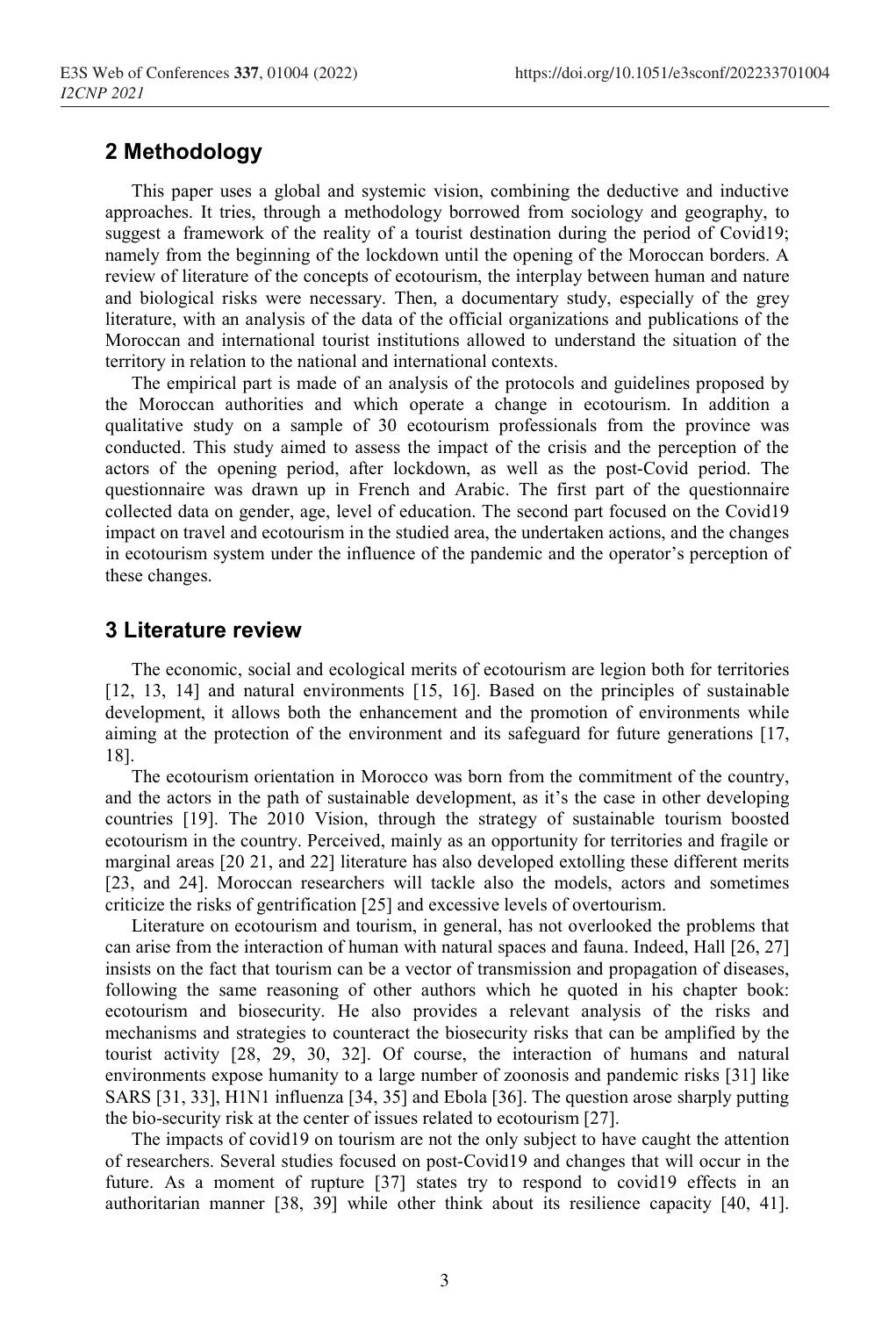Certain affirm that we cannot have a return to normal [42] while others suggest sustainable strategies to ecotourism recovery [43, 44].

For decades, ecotourism has helped to conserve nature and protect endangered species. COVID-19 and the subsequent closure of ecotourism sites has had an indelible impact on wildlife and the communities that protect it [45, 46].

Because of the pandemic, the loss of ecotourism revenue has affected livelihoods and wildlife conservation efforts due to the reduction of internationals travels to Morocco [47].

#### 4 Importance of ecotourism in Moroccan and Essaouira

For two decades, sustainable development has been able to awaken environmental awareness and participate in the reshaping of the tourist offer under the pressure of an increasingly accumulated demand for responsible travel towards the environment and the local communities [48, 49]. While it is still difficult to measure the flows and the impact on the environment, there is no doubt that ecotourism is constantly growing.

In 2000, International ecotourism society [50] published a factsheet in which we can read "Ceballos-Lascuráin (1993) reports a WTO estimate that nature tourism generates 7% of all international travel expenditure (Lindberg, 1997). The World Resources Institute (1990) found that while tourism overall has been growing at an annual rate of 4%, nature travel is increasing at an annual rate between 10% and 30% (Reingold, 1993). Data which support this growth rate is found in Lew's (1997) survey of tour operators in the AsiaPacific region who have experienced annual growth rates of 10% to 25% in recent years (Lindberg, 1997). WTO (1998) stated that ecotourism and all nature-related forms of tourism account for approximately 20 percent of total international travel." Currently, ecotourism seems to be reaching considerable proportions. For Vig & Deshmukh [51] the ecotourism market size was valued at \$181.1 billion in 2019, and is expected to reach \$333.8 billion by 2027, registering a CAGR of 14.3% from 2021 to 2027.

In 2018 the Center for Responsible Travel [52] estimated between 55% and 66% the average number of travelers willing to pay more for brands committed to sustainability, social and environmental initiatives between 2014 and 2015. According to a study carried out by Booking.com, 73% of international travelers intended to stay at least once in ecoresponsible accommodation in 2019. That is to say before the appearance of covid19. According to the same study, this figure has increased for the  $4<sup>th</sup>$  consecutive year, going from 62% in 2016, to 65% in 2017 and to 68% in 2018 [53].

Moreover, a study by the same website carried out in 2018 reveals the importance of environmental sensitivity without the influence of the travel truce induced by the pandemic. The results show that among the 12 markets surveyed, the vast majority of travelers (87%) say they want to travel while limiting their impact on the environment, and 39% of travelers say they actually succeed in limiting this impact [54].

In Morocco, it is obvious that the development of ecotourism is largely linked to the inauguration of the Central High Atlas (P.H.A.C.) project in 1983 resulting from Franco-Moroccan cooperation. Nevertheless, the Toubkal massif has known a tourist tradition that dates back to the colonial period during which the first climbs to the summit of Toubkal took place between 1880 and 1990.

Since the 1920s, under the French protectorate, the Toubkal massif has experienced tourist and sporting dynamics, in particular with the construction of high-altitude refuges and the Oukeïmeden resort. The Middle Atlas will experience the same process after the opening of Michlifen ski station in 1951. The post-independence period experienced a regression, which was overcome from the 1970s [55]. Subsequently, attendance at Toubkal National Park has increased steadily. According to estimates from the Ministry of Tourism, the number of visitors to the park via Imlil village was around 10,000 people [56], so the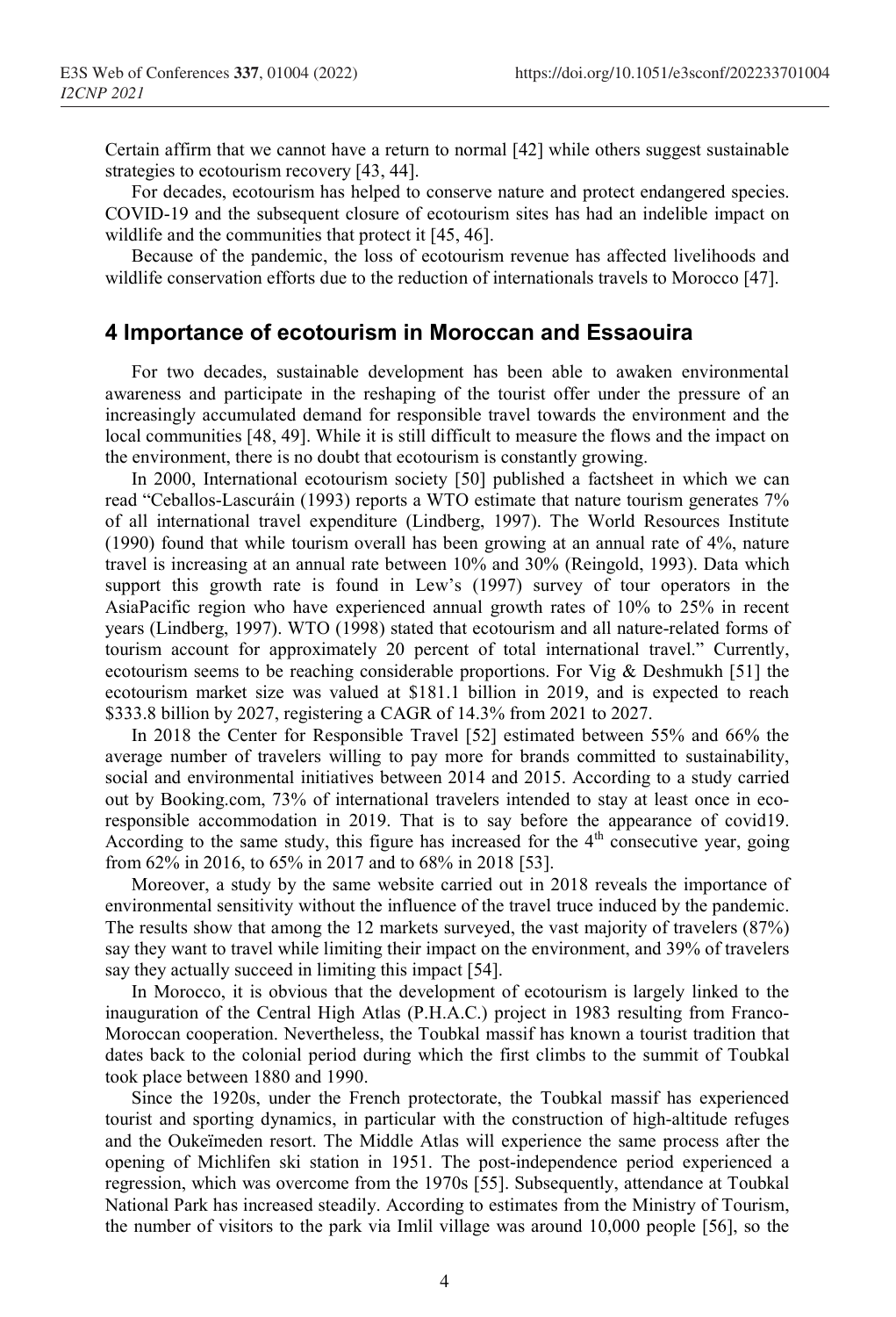latest statistics put forward in the official HCEFLCD website is 40 000 tourists per year in 2004. The statistics on arrivals in rural areas remain interesting but are lacking. On the basis of the estimates of the experts who carried out the study on the Moroccan rural tourism strategy, the ecotourism potential of the country can be estimated to 4,030,566 in 2000. The assumption is that each client arriving in tourist accommodation is potentially a consumer of rural tourism in nearby areas. This allowed them to estimate the number of tourists who passed through rural areas between 2,099,924 or 2,656,142 in 2000 [57]. This study remains pioneer and interesting for several reasons. Although the fact that it's based on estimations, it reveals the potential of natural spaces and therefore the wide possibilities for developing ecotourism in the Kingdom.

In Essaouira province, tourist activity appeared in the shadow of Marrakech. Mainly, day trip city, for tourists from Marrakech, it has gradually developed its own products trying to stand out from the ocher city and from Agadir in the south. Around a nucleus of its intramural city classified as a World Heritage Site by Unesco, the city of the trade winds is surrounded on its west side by an archipelago classified as a site of biological and ecological interest. Inside the country, an Argan grove classified as a biosphere reserve since 1995 populates the plains of the north and east and extends to the Western High Atlas in the south of the province. This endemic tree got its international day recently 2020 (May  $10<sup>th</sup>$ : the Argania Day. Also found in the region thuja forests and several species of endemic flora and fauna (Eleonora Falcon) and an authentic rural peasant life and ancestral know-how.

In the last two decades, the province of Essaouira has known a tourism dynamic. Thus, according to the local tourism office, the city has 231 accommodation units, mainly made up of small hotels, riads, guest houses and hostels (60% of the whole capacity) as well as 30 restaurants, 32 travel agencies and 34 guides. If the activity has been developed largely only in recent years, it is mainly thanks to the 2010 and 2020 visions which gave more importance to the province. The office estimates at 12,000 the number of direct jobs created in tourism and to 1.4 billion dirhams its incomes. The sector turnover is just over 22% of the province's GDP. The activity is gaining more and more importance both through employment and through its multiplier effect on all other sectors, in particular construction and trade [58].

The hinterland attracts tourists in search of adventure. Hikes with overnights in camps or homestays in the villages of Sidi Mbarek, Ain Lahjar or Idda Ou gourd are the major products. Surfing attracts wave's enthusiasts while ornithology is another niche to develop. Stays in farms and agritourism experiences are emerging, trying to attract tourists by developing a new offer for customers looking for new experiences. The city has only two hotels classified as Clef Verte (Green Key) [59]. Developed in France since 1998, La Clef Verte label is, by the number of labeled establishments and by its age, the first Eco label for sustainable accommodation in France. However, all tourist operators (guest houses, lodges and guides ...) and farmers try to promote and communicate with an ecological and organic orientation. This spirit is also the commitment of the local authority which has made the development of tourism in the hinterland a tool to position strongly and sustainably, their destination. Indeed, the Eco-nature program of the province tourist office in partnership with the provincial tourism council CPT is an example of an integrated development plan of Rural Tourism and Nature that was developed with different stakeholders. It aims the development of the ecotourism potential of this area. Unfortunately, that impetus was stopped by the pandemic.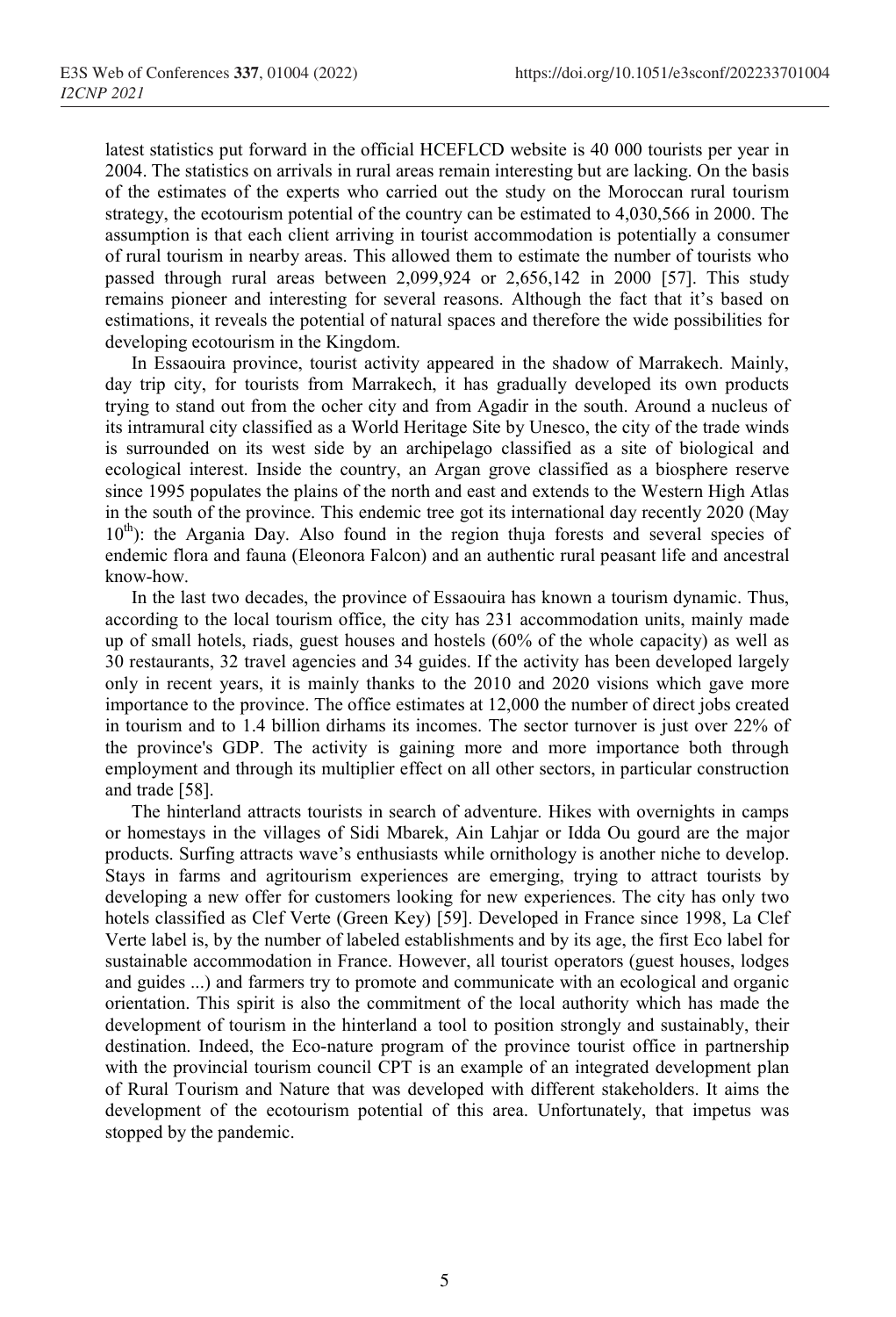## 5 Impact of coronavirus on ecotourism in Essaouira

The covid19 pandemic has paralyzed the tourism sector. The decisions that states took to stop the spread of the pandemic have given a heavy blow to the dynamics in tourist areas, especially those relying on ecotourism. Indeed, without mobility all tourist activity has evaporated and with it jobs and revenues. The world tourism organization estimated the drop in the number of international tourists at 97% compared to 2019 during the period March to May 2020 (i.e. the period of drastic lockdown) [60]. This translates into a fall of 300 million tourist's arrivals and \$320 billion of incomes [60]. The effects of this crisis will certainly last until 2024 [61].

In Morocco, economic losses have been estimated at 1 billion dirhams per day of lockdown or one point of GDP every 10 days or the equivalent of 2,000 to 2,500 jobs lost per day. The tourism sector was also a quarantined sector because of the closure of sea and land borders, the suspension of flights, the closures of places of entertainment, etc.). Consequently, professionals were forced to suspend all their activities since mid-March. They quickly found themselves facing cash flow deficit, unable to honor their commitments even those of the short term (salaries, bank and insurance payments, etc.). The National Tourism Confederation (CNT) estimates the impact of the coronavirus in Morocco to \$3.4 billion by the end of the year and 70% the reduction for arrivals and more than 60% of overnights at the end of July 2020 [62]. andemic has paralyzed the tourism sector. The decisions that states took<br>of the pandemic have given a heavy blow to the dynamics in tourist<br>hose relying on ecotourism. Indeed, without mobility all tourist activity<br>d with ic has paralyzed the tourism sector. The decisions that states took<br>
ic has paralyzed the tourism sector. The decisions that states took<br>
e pandemic have given a heavy blow to the dynamics in tourist<br>
elying on ecotourism the tourism sector. The decisions that states took<br>e given a heavy blow to the dynamics in tourist<br>urism. Indeed, without mobility all tourist activity<br>uuss. The world tourism organization estimated the<br>ists at 97% compar From Section. The decisions that states took<br>a heavy blow to the dynamics in tourist<br>a heavy blow to the dynamics in tourist<br>deed, without mobility all tourist activity<br> $P7\%$  compared to 2019 during the period<br> $xkdown$  [60] transfer and the decisions that states took<br>without mobility all tourist activity<br>tourism organization estimated the<br>mpared to 2019 during the period<br>(a) [60]. This translates into a fall of<br>s [60]. The effects of this cr



Fig. 1. Arrivals and overnights evolution in Essaouira province (2010-2020).

Locally, and in relation to the province subject of our study, Essaouira seems like a ghost town. Tourism covid19 crisis has impacted all aspects of life and all the tourism system. Hotels, restaurants, transporters, souvenir sellers (bazaars) have been closed since March 2020... Even more serious, our permanent observations confirms the negative multiplier effect on several other activities: agriculture, local commerce and real-estate sector... In other words and according to the province tourism office data: tourist arrivals cut down by 72%, resulting in a 68% drop in overnights compared to the previous year (fig.1). Moreover, 51 accommodations (table.1) located outside the Medina of Essaouira are still closed temporarily, and a capacity of 1653 rooms continues to be closed today. They thus estimated the size of jobs lost at 170 direct jobs, just in the hinterland of Essaouira. The only official guide no longer works since March 2020 and neither do the twenty fake guides when all the Argan oil and Thuja cooperatives are still closed.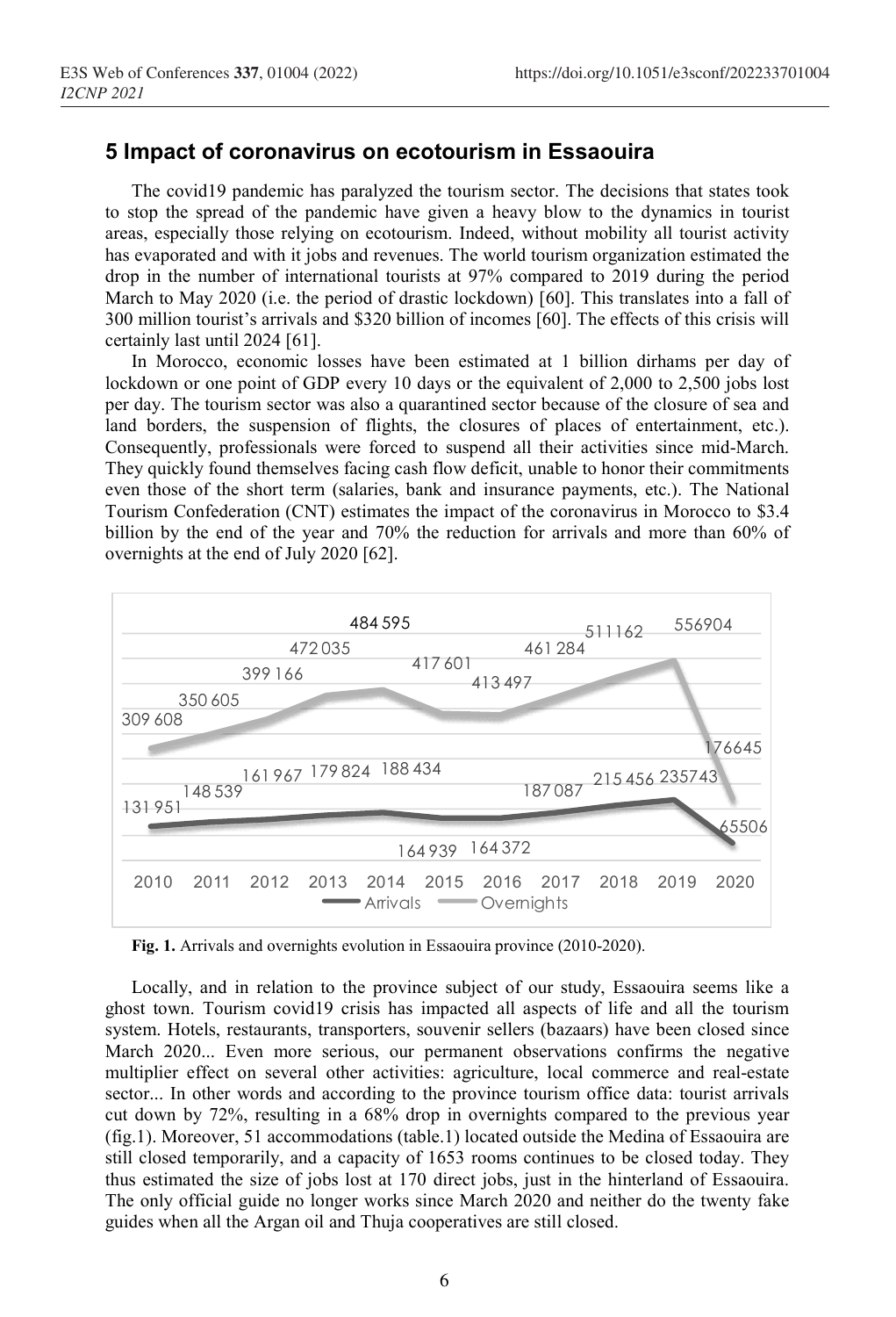Since no museums or Eco Museums exists in the province and no entry fee is imposed for tourists entering the reserve, the only data we have to estimate the volume of ecotourism is the hiking activity involving overnight in camps. It gives us an idea about the losses of ecotourism activity. Thus, after a gradual growth in the number of bivouacs since 2016, this activity has totally stopped because of the pandemic. (Fig.2)

| <b>Accommodation type</b> | <b>Effective</b> |
|---------------------------|------------------|
| Hostels                   |                  |
| campings                  |                  |
| Lodges                    |                  |
| hotels                    |                  |
| Guest house               | 30               |
| Appart hotel              |                  |
| Total                     |                  |

Table. 1. Aaccommodation units closed due to the pandemic.



Fig.2. Evolution of camps arrivals and overnights (2016-2020)

## 6 Environmental Governance of the crisis and ecotourism

Ecotourism in Morocco brings together several actors and communities. However, no specific legal framework manages the development of nature activities. Only National Responsible Tourism Charter of 2006 serves as a basic frame of reference but lacks depth and clarity. The framework law n ° 99-12 [63] on the National Charter for the Environment and Sustainable Development, promulgated in 2014 (Dahir, 2014), The Law of July 16, 2010, on protected areas, the law on environmental protection 2003 and the one on environmental impact studies (Law n° 12-03) [64] provide a more precise framework and general measures but not specifically linked to tourist activities. In these texts, the relationship between human and nature must be respectful. It insists on environment safeguard and its sustainable management and urges the actors to embark on this path. None of the texts mentions the case of health crises and zoonosis.

Nevertheless, the monitoring and control system are rich with legal texts and organizations that participate in the surveillance and prevention of diseases. The modern health control legislation system dates back to 1916. It saw the reorganization of the maritime health police [65] and the organization of health control at land, sea and air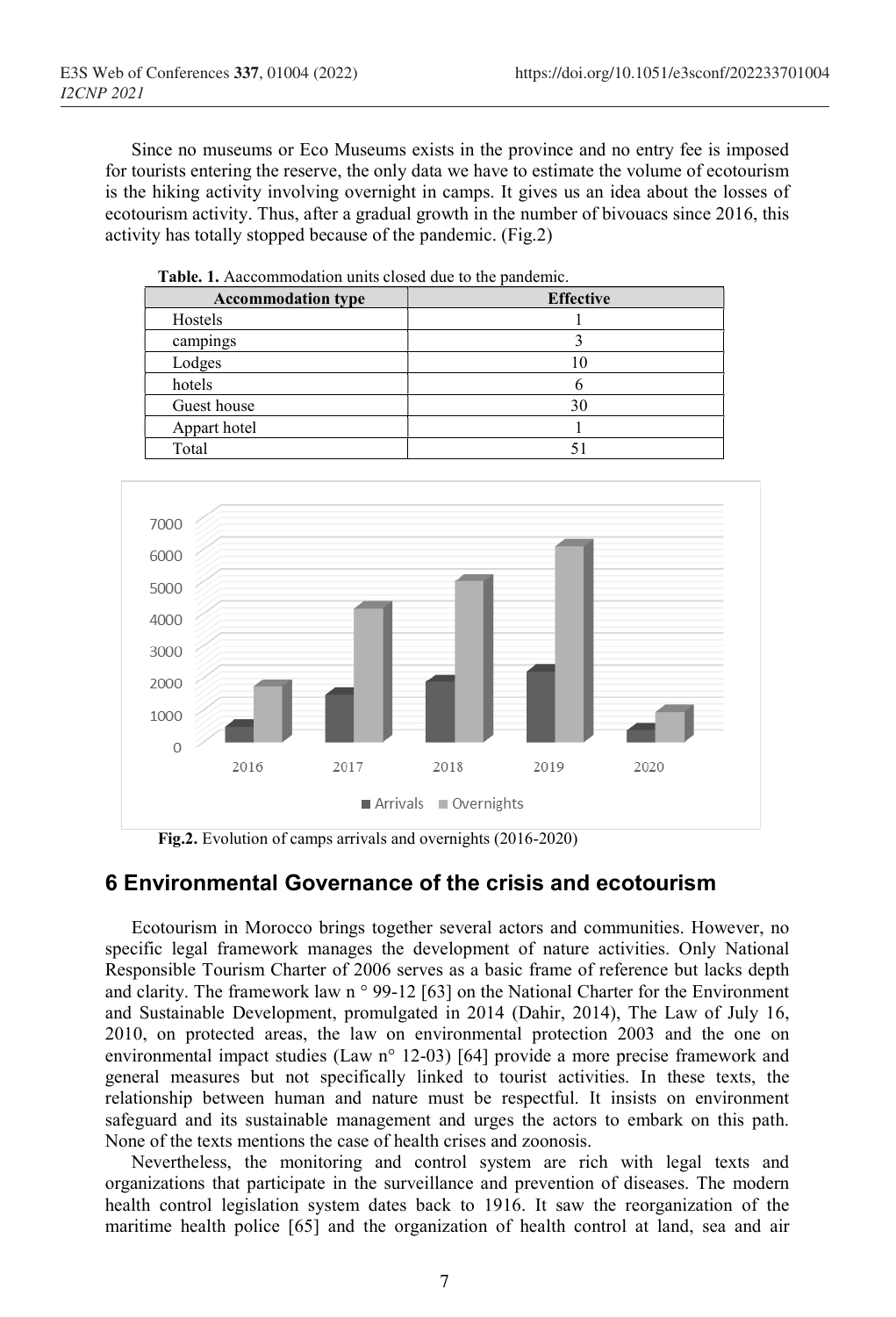borders [66]. They had as main mission the diseases watch (Cholera, plague and yellow fever) and the borders sanitary control in the ports, ports of call and all ships which should dock in the Moroccan ports. They had the power and ability to prohibit the boarding of persons and objects liable to spread transmissible diseases and take precautionary measures against the spread of these diseases (article 15, Dahir 1916) [65]. Since then, the system has been enriched by several texts and institutions.

The governance of the pandemic crisis is essentially dominated by the influence of national health authorities. There are thus central administration institutions such as the Department of Epidemiology and the Fight Against Diseases which provide epidemiological surveillance [67], The National Institute of Hygiene (INH) , The National Virology Laboratory (INV) which deals with the surveillance, isolation and identification of viruses (polio, influenza in particular). These institutions are supported by external services, such as the Tuberculosis and Lung Disease Diagnostic Center (CDTMR) and the Environmental Epidemiology and Hygiene Laboratory (LEHM). At the local level there are the services of the Wilayas and its environmental health services: responsible of the supervision and control of actions related to the monitoring of environmental hygiene. Morocco's recent history of health crisis management has a long and rich experience. Several programs were put in place since mid-2000s. It's the case with zoonosis such as rabies and hydatid/echinococcosis and also those of Environmental hygiene programs (inspection of food industries, food control and restaurants). Fall into this category epidemiological surveillance of animal diseases (avian influenza, foot-and-mouth disease, African horse sickness, bovine spongiform encephalopathy,), and diseases such as blue tongue, sheep pox, tuberculosis, brucellosis, rabies...

The country has a National Animal Disease Epidemiological Surveillance Network (RENESMA) and an epidemiological surveillance program where several institutions collaborate with the Epidemiological Surveillance Service within the Department of Epidemiology and Disease Control. The program aims to regularly collect and analyze surveillance data to feed the alert system to detect early epidemic phenomena and prepare for the response. This program has a history of the epidemiological situation of notifiable diseases, made as early as 1980. The Epidemiological Surveillance Service also manages global alerts and disasters. This was the case of SARS-Cov in 2003 [68]. Indeed, a special attention is paid to influenza surveillance. In fact, avian influenza was at the origin of the creation of the service with a database fed by a network of sentinel centers in different parts of the Kingdom. In the same spirit, the service has a system dedicated to rotavirus gastroenteritis since 2006. Epidemiological surveillance in the Moroccan health system is carried out in partnership with the regional office for the Eastern Mediterranean of the WHO.

The governance of the period of the Covid19 pandemic was managed very early [69, 70]. After the declaration of the state of emergency, a set of institutions were involved in the management of the crisis for which a technical and scientific committee was created and which pilots and coordinates the decisions taken in the matter, in particular with regard to the restrictive and/or easing measures. Thus, coordination between different sectors is ensured by the Interministerial Crisis Management Committee (CIGC). The operation is coordinated by the Central Coordination Post (PCC) [70].

At another level, the Ministry of Health with its organs is strongly represented with its Steering Committee of the response of the health system where we find the Minister or the Secretary General of the Ministry of Health or who represents them. Various departments are also in this committee such as: the Department of Epidemiology and Disease Control (DELM); the Department of Hospitals and Outpatient Care (DHSA); the Directorate of Medicines and Pharmacy (DMP) [67]... In addition, the National Public Health Emergency Operations Center (CNOUSP), at the DELM level, monitors the epidemiological situation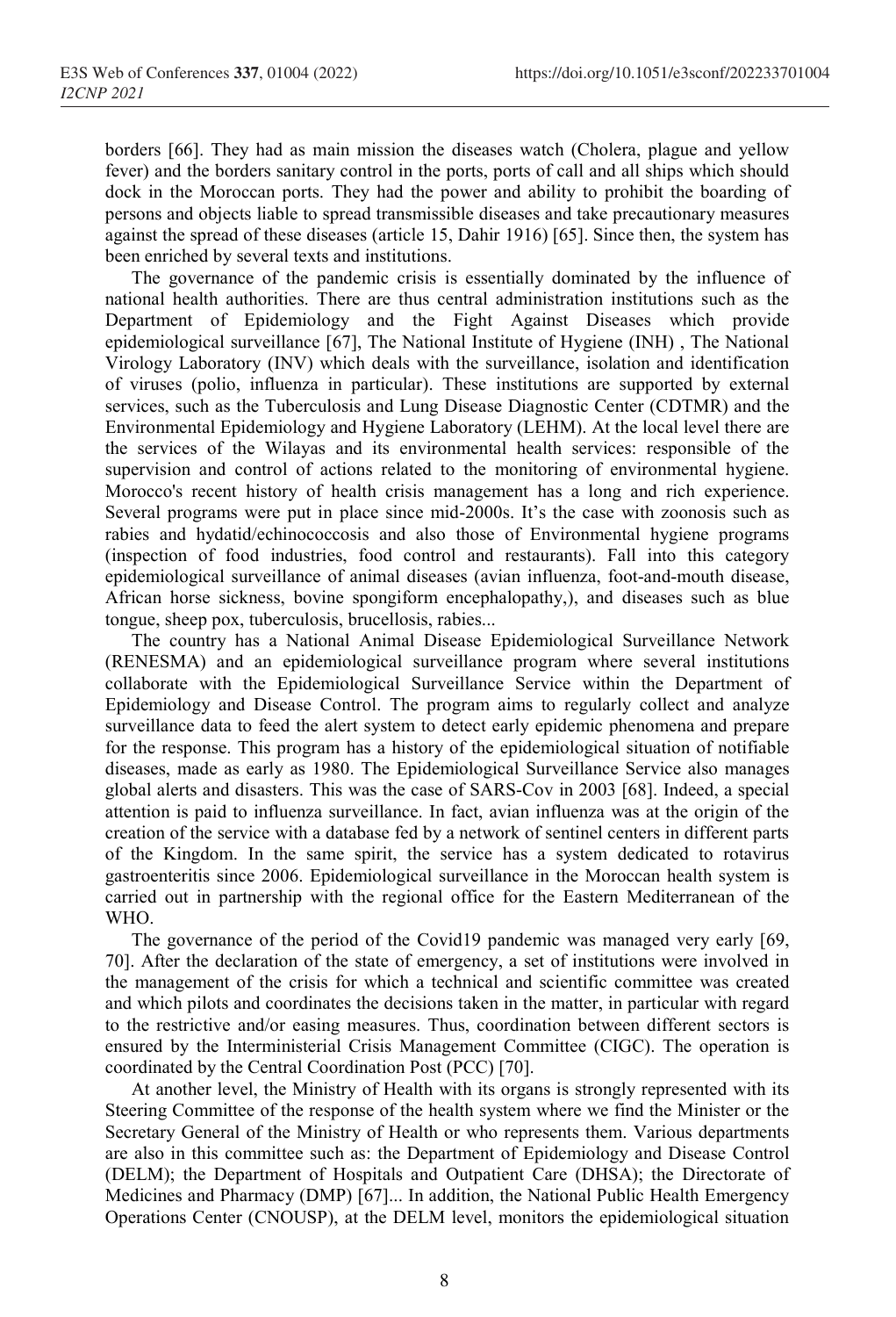at the international level and coordinates the technical aspects of preparation and response. It also monitors the epidemiological situation of the disease at the national level and informs the various stakeholders and partners, the media and public opinion (according to Ministerial Decision No. 013065 of September 16, 2019, on the creation of CNOUSP, CROUSPs). [67].

At the regional level the crisis is managed by the Regional Centers for Public Health Emergency Operations (CROUSPs). It is set up at the level of the Regional Health Directorates (DRS), and is under the responsibility of the Head of the public health service. Its role is to monitor the epidemiological situation at the regional level and coordinate the technical aspects of preparation and response. It is supported in its mission by the regional intervention teams. The Chief and executives of the Public Health Service, the Director of the Regional Hospital Center (CHR) and a clinical doctor, preferably an infectious disease specialist, participate in this crisis ecosystem; the Biologist in charge of the CHR laboratory; the head of environmental health; the head of the Communication Unit; and Any other resource person whose presence is deemed useful [67, 68].. In addition to their mission of monitoring the epidemiological situation and steering the response within their region, the CROUSPs must play a leading role in the organization of training and awareness sessions for health professionals and the various stakeholders in the public and private health care structures. [68].

As far as the tourism sector is concerned, the state of emergency involved the prioritization of health and pandemic issues. The tourist authorities were unfortunately not consulted and remained awaiting announcements from the official authorities in charge of the crisis. The continuous extension of the state of health emergency since March 2020, the ban on travel at the national level and the accompanying health measures (for hotels, restaurants, travel agencies and the other sector companies) have been managed by the Ministry of interior and its regional and provincial bodies, notably the Wali and the governor. But tourism operators have not stopped asking for simplified procedures, at least for domestic tourism. They have repeatedly expressed their fears about the dislocation of the Moroccan tourism system because of the activity shutdown.

At the economic level, the governance of the crisis was based on the creation of an economic watch committee (CVE), at the level of the Ministry of the Economy, Finance and Reform of the Administration. This committee, which includes the economic departments alongside the Wali of the central bank of the Kingdom (Banque Al Maghrib) as well as the ministries of health and labor is responsible for monitoring the development of the economic situation and taking the appropriate measures to support the affected sectors. Since its first meeting on March 16, 2020, the committee has taken a number of measures to cushion the economic shocks due to the pandemic: suspension of the payment of social charges (CNSS contribution), the postponement of incomes declarations and corporation taxes payment, deferral of loan maturities, a loan guarantee and exceptional overdrafts (Damane Oxygène & Auto-entrepreneur Guarantee) for companies affected by the crisis [71, 72]. Other measures aimed either at reducing the burden of debts and receivables or at proposing guaranteed financing mechanisms. The tourism operators benefited from the same measures, in addition to a Covid-19 lump sum, in compensation for lost wages. This allowance was set in the beginning of the crisis and has been extended several times until August 2021.

According to the interviewed operators, the governance of tourism paralysis, has been made under the waiting sign and the domination of measures taken from above. The restrictions lifting during the second part of 2020 was accompanied by new obligations. From now on operators should comply with measures of physical distance, impose barrier gestures, reduce passengers and clients in the same space or transportation and disinfect equipment's and premises permanently (table.2) [72]. The primacy of the management of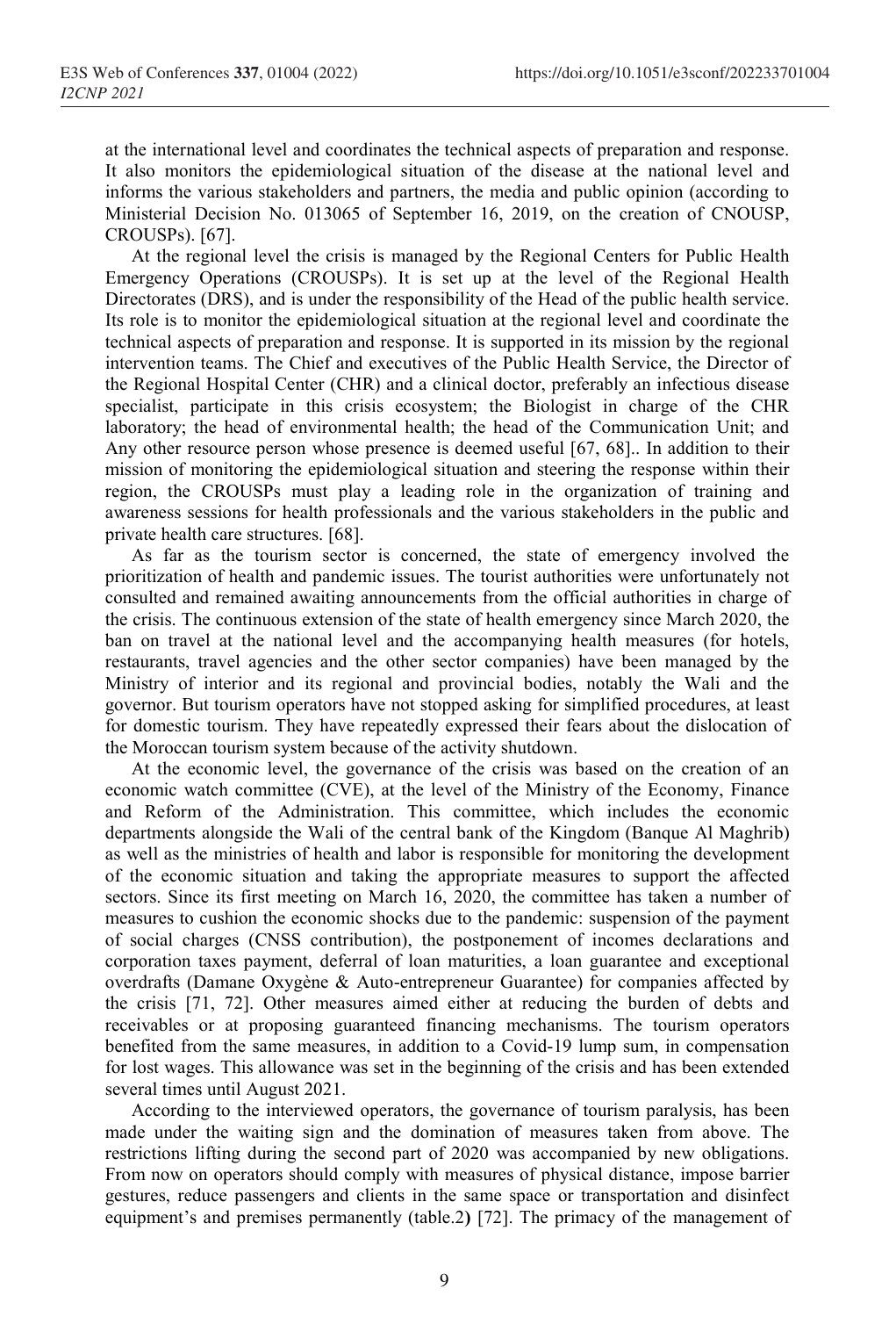the pandemic crisis and the risk of propagation become an obligation. To enforce its new measures, regular checks were carried out and led to companies' closure for those which not comply with the established instructions [73].

|                                   | Table. 2. Summary of changes in tourism services due to covid19 period                         |  |  |
|-----------------------------------|------------------------------------------------------------------------------------------------|--|--|
| <b>General measures:</b>          |                                                                                                |  |  |
|                                   | Set up a special COVID 19 HR unit to control staff temperatures, report suspected cases, daily |  |  |
| brief the staff:                  |                                                                                                |  |  |
| Set up shifts with a fixed staff. |                                                                                                |  |  |
|                                   | Reinforced health and safety instructions.                                                     |  |  |
|                                   | Limit the number of customers present at hotel at the same time.                               |  |  |
|                                   | Mandatory and systematic update of all COVID 19 protection procedures.                         |  |  |
|                                   | Provide protective equipment: masks, face shields visors, disinfected uniforms.                |  |  |
|                                   | Provide masks for customers and staff; (Compulsory - (to be renewed every 4 hours))            |  |  |
|                                   | Set up a quarantine procedure in case of a positive case among clients or staff;               |  |  |
|                                   | Notify customers about the possibility of rehousing if required.                               |  |  |
|                                   | Compliance with social distancing measures in common areas.                                    |  |  |
| Hotel                             | Priority remote reservations (online or phone).                                                |  |  |
| Booking,                          | Online check-in and payment,                                                                   |  |  |
| Check-in                          | Defer check-ins and check-outs to avoid the risk of overcrowding.                              |  |  |
| and Check-                        | Avoid printing (prefer emails to be sent directly to the customer).                            |  |  |
| out                               | Set-up a crawl space of 6 hours between reservations.                                          |  |  |
|                                   | Disinfection of luggage and keys (during the check-in and check-out).                          |  |  |
| <b>Hotel Front</b>                | Comply with health and distancing measures in terms of capacity (50%).                         |  |  |
| desk                              | Ground marking to avoid reception hall overcrowding                                            |  |  |
|                                   | Equip the reception desks with protective Plexiglas screens and separations.                   |  |  |
|                                   | Equip reception with a medical kit suitable: sanitizers, disinfectant wipes for                |  |  |
|                                   | surfaces cleaning, gloves, and disinfectant spray.                                             |  |  |
|                                   | Display of safety measures (screens or use posters in the reception hall).                     |  |  |
|                                   | Regular disinfection (front desk area, desks, lifts and common sanitary blocks).               |  |  |
| Hotel                             | Permanent display of the safety and hygiene measures for customers.                            |  |  |
| common                            | Redesign the kids clubs, limit reception capacity and hygiene measures.                        |  |  |
| areas,                            | Install sanitizer's dispensers.                                                                |  |  |
| conference                        | Reinforced cleaning and disinfection guidelines.                                               |  |  |
| centers,                          | Air filters cleaning and regular ventilation. Better use of natural ventilation.               |  |  |
| pools and                         | Deactivate the electric hand dryers.                                                           |  |  |
| beach                             | Disinfect vehicles.                                                                            |  |  |
|                                   | Disinfection and cleaning of deckchairs and beach towels.                                      |  |  |
|                                   | Sports halls, Hammam and Spa must comply with the guidelines; (Closed)                         |  |  |
|                                   | Possibility of keeping the seminar rooms open during the events;                               |  |  |
|                                   | The installation of parasols must respect social distancing measures.                          |  |  |
|                                   | Carry out a site zoning in the beaches.                                                        |  |  |
| Hotel rooms                       | Strict cleaning protocol for the rooms.                                                        |  |  |
| & floors                          | Train and inform staff on the Covid19 measures;                                                |  |  |
|                                   | Limit the use of bathroom amenities to single use.                                             |  |  |
|                                   | Use certified cleaning products for laundry.                                                   |  |  |
|                                   | Cleaning air filters and regular ventilation (Better use natural ventilation).                 |  |  |
| Restaurant                        | Train staff on good hygiene and safety practices against COVID 19.                             |  |  |
| (Hotel and                        | Put up awareness posters on prevention and protection measures against COVID                   |  |  |
| outside                           | 19.                                                                                            |  |  |
| restaurants                       | Regularly disinfect door handles, stair railings, chair armrests, tables, electronic           |  |  |
|                                   | payment terminals and any other frequently touched work tool.                                  |  |  |
|                                   | Disinfect equipment and accessories, made available to customers, before and after             |  |  |
|                                   | use.                                                                                           |  |  |
|                                   | Temperature control for staff, clients and suppliers.                                          |  |  |
|                                   | Respect of a minimum distance of 1 meter between 2 tables;                                     |  |  |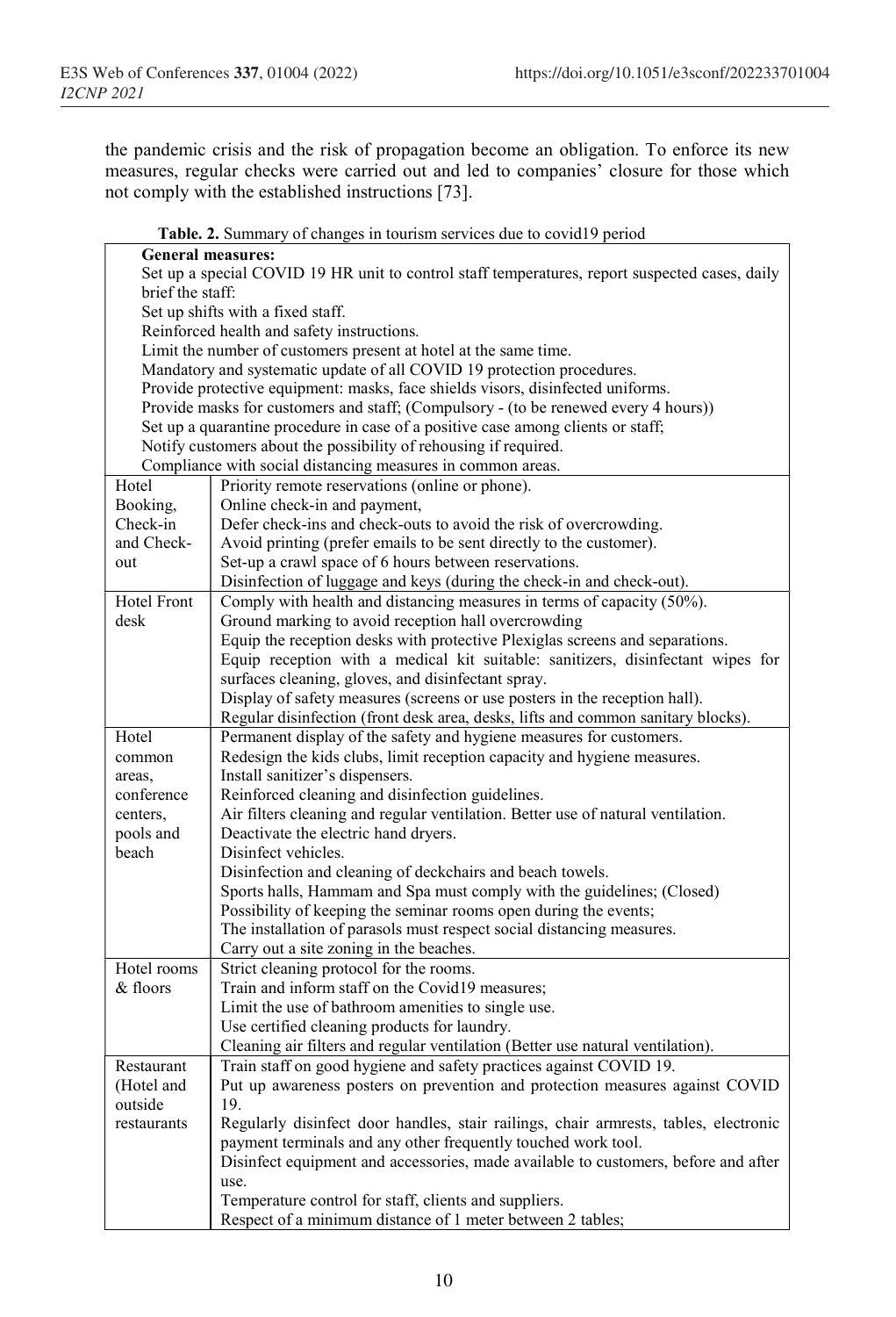|          | Use separation screens                                                                                                           |
|----------|----------------------------------------------------------------------------------------------------------------------------------|
|          | Servers must keep at least one meter from customers when ordering.                                                               |
|          | Suspend operations that require customers to use common utensils or vending                                                      |
|          | machines, such as salad bars, buffets and beverage vending machines.                                                             |
|          | Customer flow management for buffet and dedicated staff for every service;                                                       |
|          | Establish rules with suppliers to verify compliance with health security measures                                                |
|          | related to COVID-19: delivery and reception staff for deliveries must be trained to                                              |
|          |                                                                                                                                  |
|          | properly disinfect, unpack and clean products.<br>Adopted protocols in kitchen: handling of cutlery and utensils.                |
|          |                                                                                                                                  |
|          | Encourage room service to avoid queues.                                                                                          |
|          | Room service should consider disposable packaging: boxes, cutlery                                                                |
|          | Reinforce the cleaning of air filters, air conditioning and hoods.                                                               |
|          | At the entrance, access or high traffic areas (kitchen entrance, delivery area, etc.),                                           |
|          | place a disinfectant non slipping mat and sanitizers dispensers.                                                                 |
|          | Animation activities must respect social distancing measures.                                                                    |
|          | Electronic payment.                                                                                                              |
|          | Maximum 4 people per table with minimum distance respected (members of the                                                       |
|          | same family are excluded from this restriction).                                                                                 |
|          | Dedicate an area to take-away and home delivery service.                                                                         |
|          | Practice social distancing during home delivery by opting for "contactless"                                                      |
|          | deliveries: send text messages or call when deliveries are ready.                                                                |
| Travel   | At the entrance access or heavy traffic areas, place a non-slipping disinfectant mat;                                            |
| agencies | Regular disinfection of the premises.                                                                                            |
|          | Inform and educate staff and customers on hygiene and prevention rules.                                                          |
|          | Redesign offices to respect social distancing.                                                                                   |
|          | Limit and control the flow of customers: maximum of two customers                                                                |
|          | Mandatory floor marking outside the agency.                                                                                      |
|          | Encourage teleworking.                                                                                                           |
|          | Develop online reservation channels.                                                                                             |
|          | Set up a hotline and social networks presence.                                                                                   |
|          | Guarantee transparency and inform customers of all the preventive and hygiene                                                    |
|          | measures required when preparing trips.                                                                                          |
|          | Distribute hygiene guidelines guides and safety practices on the agency's website                                                |
|          | or on social networks.                                                                                                           |
|          | Establish rules with suppliers and partners to verify compliance with health                                                     |
|          | security measures related to COVID-19.                                                                                           |
| Guides   | Notify the possibility of rehousing when needed.<br>Comply with regulatory recommendation (within the framework of health crisis |
|          |                                                                                                                                  |
|          | management) regarding the maximum number of people per group.                                                                    |
|          | Wear a mask (Compulsory)                                                                                                         |
|          | Ensure compliance with social distancing rules: before, during after a tour.                                                     |
|          | Respect minimum distance between clients during visits, breaks and stops.                                                        |
|          | For guides in natural areas, used equipment must be systematically disinfected<br>after each use.                                |
|          |                                                                                                                                  |
|          | Have emergency numbers.<br>Take a hygiene kit (masks, gloves, disinfectants, etc.).                                              |
|          | Use audio equipment for visits.                                                                                                  |
|          | Check if customers wear masks (to be renewed every 4 hours).                                                                     |
|          | Stop any tour if the guide or a customer have symptoms of COVID 19.                                                              |
|          | Use electronic payment.                                                                                                          |
|          |                                                                                                                                  |

Thus, the collection of recommendations published on June 1, 2021, presents the list of protective measures against COVID 19 that must be put in place: before, during and after every service. The collection was intended mainly for accommodation establishments, restaurants, travel agencies and guides. No mention is made for of transportation. It will be included in other recommendations made by the ministry of interior.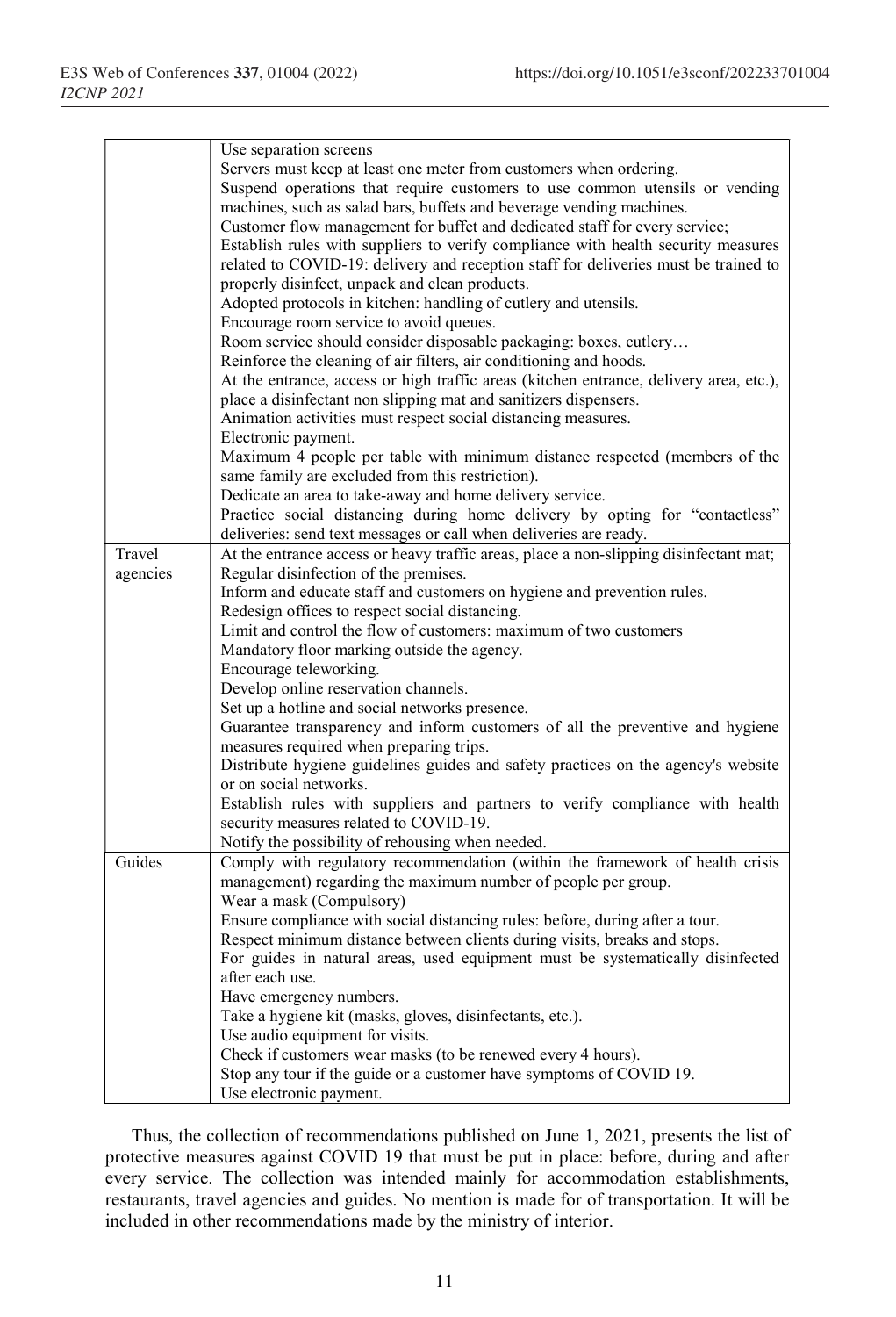Indeed, after the injunctions for a complete closure of coffee shops, restaurants, Hammams, swimming pools and the ban on all cultural and groups events as well as all travel, during the lockdown. The lifting of these restrictions was done in three different phases and zones. 50% gauges, openings from 8 a.m. until 11 p.m. and curfews have been established. With the curfew still in place, several establishments were not authorized to open, depending on the zone where they are: Hammams, Spa, swimming pools... and events were banned, then banned with a maximum capacity of 50 people. The carriers for their part had to comply with the gauge of 50% during the first stage and 75% before going back to50% of the capacity with the respect of the fundamental obligations: physical distance, mask and regular disinfection. The deterioration of the health situation is behind the permanent change in the given recommendations.

At the environmental level, if a relaxation was felt during the first months of the pandemic. The recommendations and action of the Ministry of the Environment aimed at accentuating controls in fragile and protected areas and raising awareness of the repercussions of the pandemic on ecosystems. The management of new wastes linked to health care or prevention (tests, masks) was the subject of an awareness campaign of the Ministry of the Environment [75].

In short, the governance of the crisis was carried out under the sign of the state of emergency [76]. This situation framed by the Decree-Law No. 2-20-292 of March 23, 2020 [76]. In such situations, the authorities have full prerogatives to take all necessary preventive, urgent and immediate measures, decisions, laws and recommendations to fight the pandemic. The consultation of the ecotourism and tourism actors was thus very limited, but the involvement of all the stakeholders was vaguely requested. It has certainly made it possible to control the spread of the virus, despite the big economic and social losses. It has also initiated the first new transformations that ecotourism will undergo in the coming years.

## 7 Results

The field study was conducted on a sample of 30 ecotourism professionals. In choosing sample elements we favored a strong presence of the private actors (96.66%), since it is the most affected by the pandemic. SME offering accommodation services are the most important (66.66%) part followed by transportation companies and cooperatives. Each of these last companies represents 13.33% of the sample (table.3).

|                           | <b>Sample</b> |               | Men |               | Women                    |               |
|---------------------------|---------------|---------------|-----|---------------|--------------------------|---------------|
| <b>Actors</b>             | N             | $\frac{0}{0}$ | N   | $\frac{0}{0}$ |                          | $\frac{0}{0}$ |
| Guide                     |               | 3,34%         |     | $3.34\%$      | -                        |               |
| Homestay                  |               | 10%           |     | 10%           | $\overline{\phantom{a}}$ |               |
| Guest houses              | 11            | 36,66%        |     | 26,66%        |                          | 10%           |
| Lodges                    | 6             | 20%           |     | 20%           |                          |               |
| Cooperatives              | 4             | 13,34%        |     | 3,33%         |                          | 10%           |
| Provincial tourism Office |               | 3,33%         |     | 3,33%         |                          |               |
| Transportation            | 4             | 13,33%        | 4   | 13,33%        |                          |               |
| <b>Total</b>              | 30            | 100%          | 24  | 80%           |                          | 20%           |

Table. 3. Field study sample composition

The typology of the hosts is made of guest houses, lodges and homestay providers. A situation that we can justify by the absence of other types of structures working in the area. Indeed, Essaouira has only one official guide of natural spaces. Likewise, the agencies that offer activities in the hinterland of Essaouira are based in other cities. Providers of activities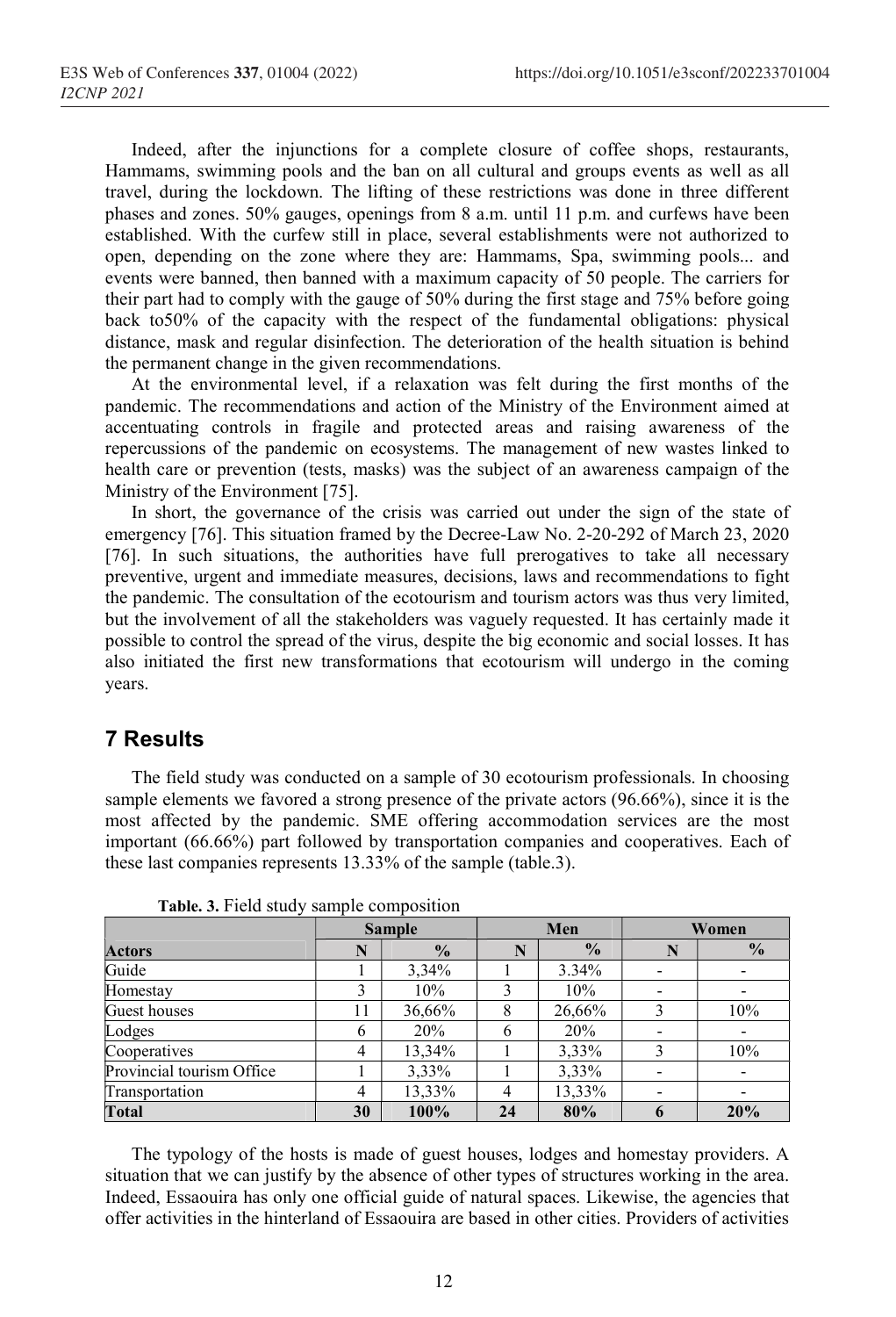such as horse riding, surfing, windsurfing... exist, but their activity is more recreational. In addition, the territory does not offer entry rights to the reserve and does not have an Eco museum outside the city. This is what justifies our choice of Argan and goat cheese cooperatives, which remains the only establishments that offer free tours in a formula that is somewhat similar to agro tourism. The propensity of men is higher (80%) compared to women (only 20%). The latter is either managers of guest houses (10%) or cooperatives (10%). The sector is strongly dominated by men, at least for owners and managers. Only cooperatives have a strong presence of women.

Generally speaking, all the questioned people are unanimous in confirming the negative impact of covid19 pandemic on ecotourism locally (table.4). All the hosts confirmed that they have being obliged to cancel their booking, from mid-march 2020 to the study date. Only two guest houses are preparing their re-opening for 2021 summer season, and the rest has remained closed. The only guide working in the area had lost his business and the same for transporters. This situation was confirmed by the tourism office delegate as suggested above in the official statistics about the impact of covid19.

|               | <b>radical</b> . Themes and most nated elements during the micrylews          |  |  |
|---------------|-------------------------------------------------------------------------------|--|--|
| <b>Themes</b> | <b>Most listed elements</b>                                                   |  |  |
| Negative      | Bookings cancellation                                                         |  |  |
| impacts       | Stoppage of the whole activity                                                |  |  |
|               | Deposits and fully paid bookings reimbursements                               |  |  |
|               | Declaration of financial difficulty and inability to repay bank loans         |  |  |
|               | inability to meet fixed charges due to prolonged emergency measures;          |  |  |
|               | Treasurer exhausted by reimbursements and salaries                            |  |  |
|               | Employees dismissal and lack of staff                                         |  |  |
|               | No clear strategy due to emergency status and borders closers;                |  |  |
|               | Difficulty to plan marketing activities; temporary stoppage of promotion,     |  |  |
|               | marketing and attendance at fairs and events.                                 |  |  |
|               | New expenses related to sanitary measures and products and to the training of |  |  |
|               | teams to the new processes                                                    |  |  |
| Engaged       | Closure and cessation of activity                                             |  |  |
| actions       | lower wages                                                                   |  |  |
|               | Declaration of the cessation of activity                                      |  |  |
|               | Request for CNSS (Caisse Nationale de Sécurité Sociale) aids                  |  |  |
|               | Awaiting opening decisions                                                    |  |  |
|               | Loan request                                                                  |  |  |
|               | Maintaining links with customers through the phone and social networks        |  |  |
|               | Search and diversify clients by seeking new markets (local)                   |  |  |
|               | Implement new health protocols and prepare for the opening (by following the  |  |  |
|               | new measures for welcoming clients)                                           |  |  |
|               | Reorganize the staff activities in respect of the new measures                |  |  |
|               | Develop new products or experiences                                           |  |  |
| Measures      | Declaration of the cessation of activities                                    |  |  |
| requested     | Suspension of payment of social charges (CNSS contributions)                  |  |  |
| within<br>the | request for monthly lump sum compensation for employees;                      |  |  |
| framework of  | Request for postponement of loan maturities without payment of fees or late   |  |  |
| State actions | penalties                                                                     |  |  |
|               |                                                                               |  |  |
|               | Request for postponement of tax declarations and deadlines (corporate tax,    |  |  |
|               | declaration of taxable incomes)                                               |  |  |
| Potential     | A slow return to normal;                                                      |  |  |
| changes<br>in | A demand mindful of the pandemic risk and services;                           |  |  |
| ecotourism    | The vaccination obligation                                                    |  |  |
|               | The obligation of a health passport;                                          |  |  |
|               | Adaptation of services including health measures;                             |  |  |

Table.4. Themes and most listed elements during the interviews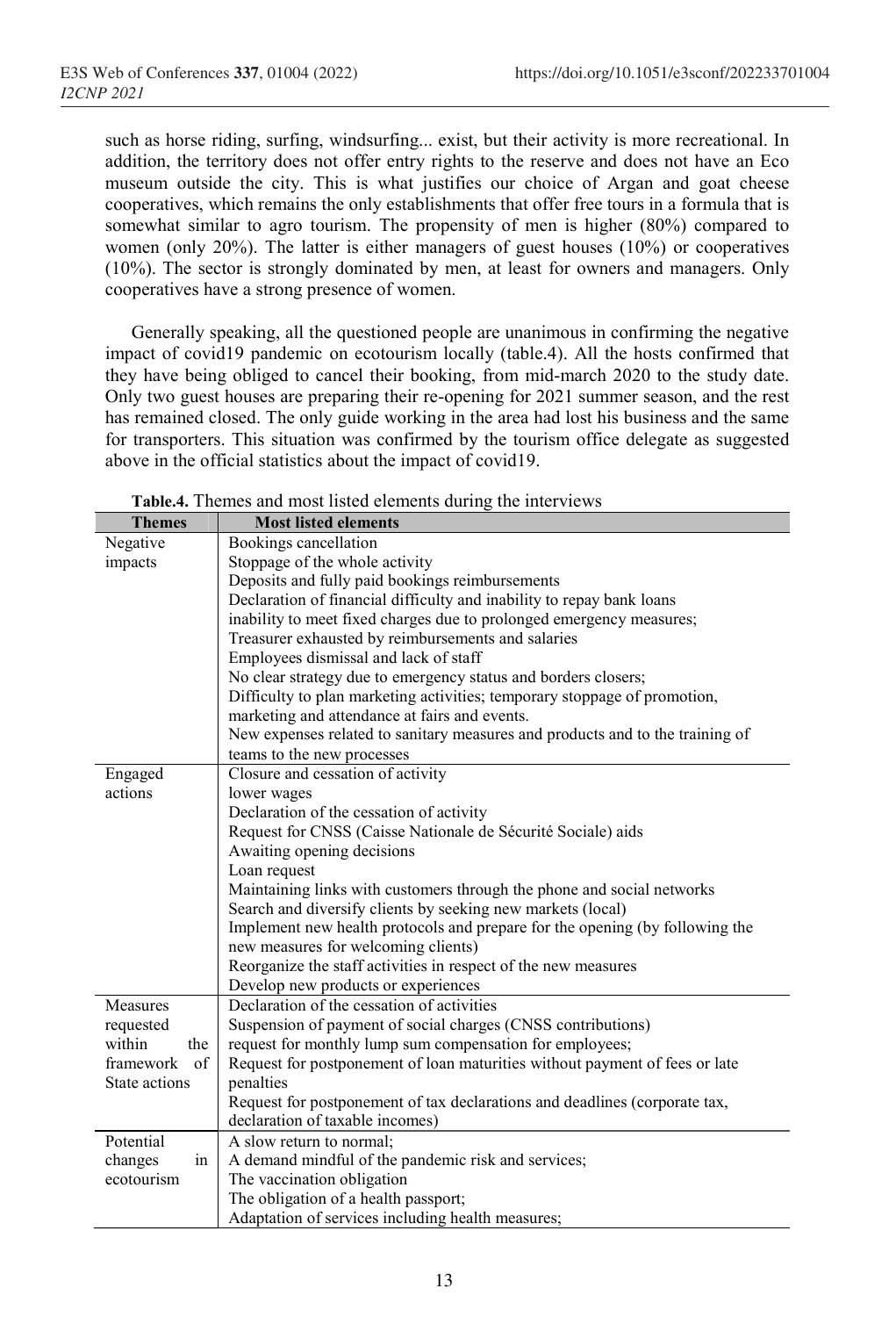Because of the lockdown, accommodations were thus forced to stop their activity. A situation that has been prolonged because of the continued extension of the state of health emergency. Consequently, a series of negative impacts followed. Most significant impacts have a financial component. The majority of managers questioned evoke that they had to reimburse deposits and payments received, that they declared their financial difficulty and have been unable to pay bank loans. The extension of the emergency measures has also led to the incapacity to ensure even the fixed costs for 90% of the companies. Some of them were forced to dismiss employees (70%) because of a cash flow burdened by three months of lockdown and a long inactivity charges. The nature of companies, especially composed of SME's, means that they have not been able to plan to reopen after the lockdown lifting nor to be able to prepare an effective marketing strategy, preferring to continue their closure, despite the encouragement of the State to reopen for domestic tourists. Two guest houses which are preparing for the future opening are doubtful as to the strategy to be adopted in terms of price while new charges must be borne, mainly due to sanitary measures and protocols: purchase of masks and sanitizers, permanent disinfection of premises and staff training to new health and service procedures.

In sum, the situation remains complicated for all the questioned operators. First of all because of the state of health emergency and closure of borders for international customers and because of the obligation of travel authorizations and incessantly prolonged curfews for the local market. It is also these reasons which pushed the owners of accommodation, transport and cooperatives to go through emergency actions such as stopping their activity (100%), lower wages (95%) then the declaration of cessation of activity (100 %). All of them have also appealed to the aids for employees and requested for the postponement of credit maturities. Other actions such as searching for new markets, maintaining contact with customers and suppliers as well as reorganizing the work process and developing new products and experiences are also cited by some of them. This is the case of cooperatives that have tried to sell their products through new channels (online) while they were previously dependent on tourism activity. Even while waiting for the lifting of emergency measures, all of the interviewed declared that they took the pandemic risks seriously and made an effort to implement new health protocols. We were able to observe these measures in cooperatives and the tourist office which remained open after the lockdown. The other companies preferred to stay closed.

In any event, all of the respondents appear satisfied with the management and governance of the current crisis. Especially during the beginning of the pandemic. For the sample questioned, the health situation remains a priority and justifies decisions like lockdown and stopping the activity. Ditto for the aid measures which have made it possible to reduce the shock of the period of complete cessation of activity. However, the opinions of operators appear to differ when it comes to last minute decisions to limit travels and curfews. 65% believe that the situation requires that kind of decisions while the rest think that operators should be given more time to be able to open without incurring stealthy and last-minute decisions.

When it comes to ecotourism return to normal and the changes that will affect the sector, the interviewees are pessimistic. For all of them, the return to normal will take a long time because of the pandemic constraint and the accompanying measures (state of emergency, border closures, curfews, compulsory quarantine, etc.).These decisions will certainly affect the tourists' motivations. They are and will remain increasingly concerned with the travel health risks and constraints. For all the operators, this situation will seriously mark ecotourism in the short and medium terms. Thus, the vaccination obligation and the health passport will be decisive elements in tourist admission in countries borders.

In the same vein, ecotourism will be marked by profound changes in terms of supply. According to all interviewees, generalized and mandatory health protocols will be an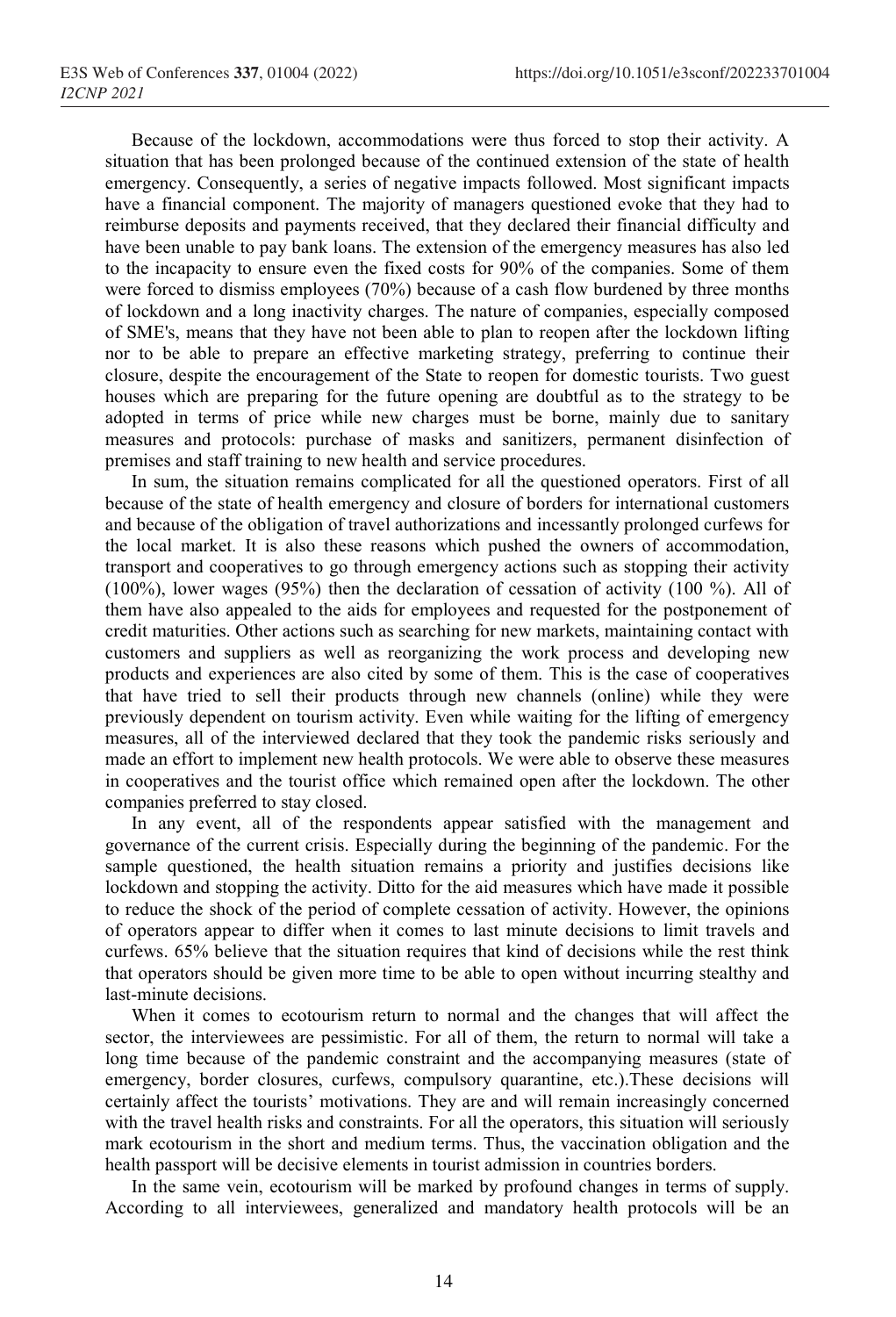integral part of the services they offer. They will be certainly decisive in travel decisions and destinations choices.

## 8 Conclusion

Ecotourism has been deeply affected by the covid19 pandemic. The catastrophe magnitude is huge, and the states and operators are still under the shock. They all proceed by trial and error to find a solution to the spread of the pandemic and its economic and social impact. There is still a long way to go despite the progress in terms of vaccinations and the efforts made to minimize the economic shock.

This study sheds light on the issues linked to covid19 and the changes in ecotourism in Morocco and more particularly in the province of Essaouira. It is a contextual study conducted during the period of covid19. Through an analysis of the measures which accompanied the attempts to revive the activity and a field study, it reveals the important the impact of the pandemic on Moroccan ecotourism and the difficulties of companies to rethink the post-covid period. It also gave an overview of the profound transformations that the sector will undergo in light of the measures imposed by the Moroccan authorities.

More than ever before, the sector appears to be heavily impacted. The domino effect on the various operators and providers is unequivocal. The closure of establishments, the layoffs, the declaration of financial difficulty have plunged ecotourism operators into a hellish loop of difficulties and deficits. The state's efforts to alleviate the impact of the crisis, although appreciable, do not allow an easy return to normal. All companies are struggling to design their start-up because of the uncertainty associated with the pandemic and the inconsistent recommendations of decision-makers.

In this frame, Covid19 shock is a rupture moment. It foreshadows profound changes in the whole ecotourism system. From now on, health considerations will be an integral part of the service offer of the various providers. Reconstructing the ecotourism supply will involve a strong health component in the service delivery process. Airlines, ground transportation, accommodation providers, museums, guides or restaurateurs all must review their services processes and arguments to be able to reassure their clientele in the future.

## References

- 1. S. Sareen, K. B. Nielsen, P. Oskarsson, D. Remme. Front. Hum. Dyn 3:636422. (2021)
- 2. N. G. Uğur., A. Akbıyık. Tour. Manag. Perspect, 36, 100744. (2020)
- 3. M. Sigala. J. Bus. Res, 117. 312–321. , (2020)
- 4. N. A. Bakar, & S. Rosbi. Int. j. adv. eng. res. sci., 7(4), 189–193. (2020)
- 5. JW. Morse, TM. Gladkikh, DM. Hackenburg, RK. Gould. PLoS One. 15(12). (2020)
- 6. J.A. McNeely. Ambio 50, 767–781 (2021).
- 7. P. Girish. Time for rest? TRI, Volume 24, N°2-3, (2020). 179-184(6).
- 8. AEFCS. Plan Directeur des Aires Protégées du Maroc. Administration des Eaux et Forêts et de la Conservation des Sols/BCEOM/SECA/ISR/EPHE. (non published report). (1996)
- 9. M. Dakki, M. A El Agbani, & Qninba, Trav Instit Scienti, Rabat, 7: 238 pp. (2011)
- 10.C. Magin. Morocco. Bird Inter. Ser. 11. (2001)
- 11. A. Benabid. Flore et écosystéme du Maroc, (Ibis Press. 2000).
- 12. A. Jurowski, U. Muzaffer, and W. Daniel. 35 (Fall): 3-11. (1997)
- 13.J. Liu, & V. Turgut (1986). Ann. Tour. Res, 13: 193-214. (1986)
- 14.J. R. Ritchie. JTR, 38 (2): 100-10. (1999)
- 15.R. Schweitz. J for Qual and Parti, September: 36-40. (1996)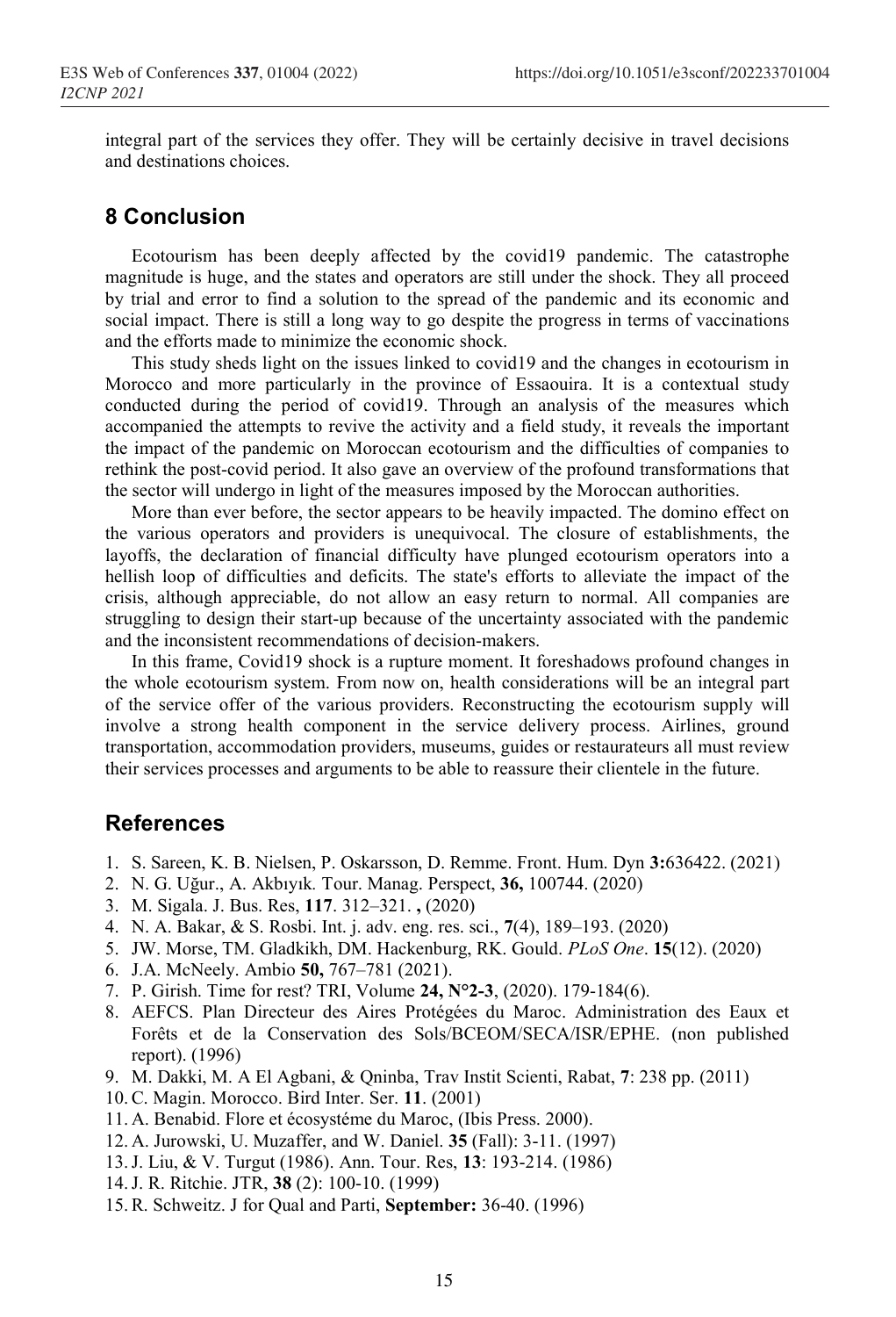- 16.R. E. Owen, S. Witt., S. Gammon. T.M, December: 463-74. (1993)
- 17.J. R. MacGregor. Sustainable Tourism Development." In VNR's Encyof Hosp and Tou, in M. Khan, M. Olsen, and T. Var. New York (Eds): Van Nostrand Reinhold (1993).
- 18. V. Vincent, W. Thompson. JTR, Vol. 41, November. 153-160 Sage Publi (2002).
- 19. A. Girard. B. Schéou. M en Dévelo, 157(3), 67- 80. (2012)
- 20.R. Sadki, M. El Wartiti, R. Azelmad, and S. Berred, IJIAS vol. 18-3. 784–793, November (2016)
- 21. M. Berriane. Z.F.T. 12(2), 158-183, (2020)
- 22. Y. El Azyzy. CirVath Inter Jour of T, 10(3), 123-142. (2018)
- 23. H. Zaoul, Rev Org et march, 3.155-182. : (2007).
- 24. H. Faouzi. & W. Affaghrou, RIMEC, 04 |(2020),
- 25. Ouassini, N. Ouassini. JAAS. July. (2020).
- 26. M. Hall, Ecotourism and biosecurity, in Higham. J., (Ed). Critical issues in ecotourism, understanding a complex tourism phenomenon. Butterworth-Heinemann, Elsevier. 121- 135. (2007)
- 27.C.M. Hall, D. Scott, D. Gössling. Tour. Geogr 22:3, (2020).
- 28.C.M. Hall, M. James. Tour. Rev 66(1/2): 118–126. (2011)
- 29.C.M. Hall, Biological invasion, biosecurity, tourism, and globalization. In Handbook of Globalization and Tourism. 114–125. (2019).
- 30.J. Hanrahan, D. Melly. EJTR 22. 45–61.(2019)
- 31.B. Zeng, R. W. Carter., Curr. Issues Tour. 8(4). 306–322. (2005).
- 32. S. Sönmez, J. Wiitala, Y. Apostolopoulos, How complex travel, tourism, and transportation networks influence infectious disease movement in a borderless world. In: J.T. Dallen, (ed.) Handbook of Globalization and Tourism. (Cheltenham: Edward Elgar Publishing, 76–88. (2019)
- 33.B. Zeng, R. W. Carter., T. De Lacy. Curr. Issues Tour 8(4). 306–322. (2005)
- 34. H. Joo, B.A. Maskery, A.D. Berro, et al. Health Secur. 17(2). 100–108. (2019)
- 35. K.K. Hung, C.K. Mark, M.P. Yeung, et al. Glob. Health 14(1) (2018)
- 36. P. M. Maphanga, U. S. Henama. Afr. J. Hosp. Tour. Leis 8(3).59. (2019)/
- 37. S. Sareen, K. B. Nielsen, P. Oskarsson, D. Remme. Front. Hum. Dyn 3:636422. (2021)
- 38. S. Thomson, and Ip, E. C. J. Law Biosci.7 (1), Isaa064. (2020)
- 39. M. K. Haywood. Tour. Geogr, 22:3, 599-609, (2020)
- 40. G. D. Sharma, A. Thomas, J. Paul. Tour. Manag. Perspect, 37. 100786. (2021)
- 41. M. Traskevich, A. Fontanari, Tour. Plan. Dev. 03-03. (2021)
- 42. S. Benjamin, A. Dillette, D.H. Alderman. Tour. Geogr. (2020)
- 43. M. F. Orïndaru, A.P. Popescu, S.C. Alexoaei, M.S. Ca˘escu, A.O. Florescu, Sustainability 13, 6781(2021).
- 44. H. C. Goh, Glob.Res, 3, December (2021).
- 45. P. Wight. Jour. Tour. Stud. 4(2):54-66. (1993)
- 46.J. C. Isaacs. Wildl. Soc. Bull. 28:61-69. (2000)
- 47. S. Cherkaoui, M Boukherouk, T. Lakhal, A. Aghzar, L. El Youssfi. Conservation Amid COVID-19 Pandemic: Ecotourism Collapse Threatens Communities and Wildlife in Morocco. InProceedingof the 2020 International Conference on Climate Nexus Perspectives: Water, Food and Biodiversity, I2CNP, Scopus. 183, 2020.
- 48. M. Honey, (1999). Ecotourism and Sustainable Development: Who Owns Paradise?: (Island Press. 1999)
- 49.J. K. Sharma. Tourism and Development-Design for Ecological Sustainability. (Kanishika Publishers & Distributors. 2000)
- 50. The International Ecotourism Society, General Tourism Statistics (2000),
- 51. V. Himanshu, R. Deshmukh, AMR (2021)
- 52.CREST. The Case for Responsible Travel: Trends & Statistics. (2018)